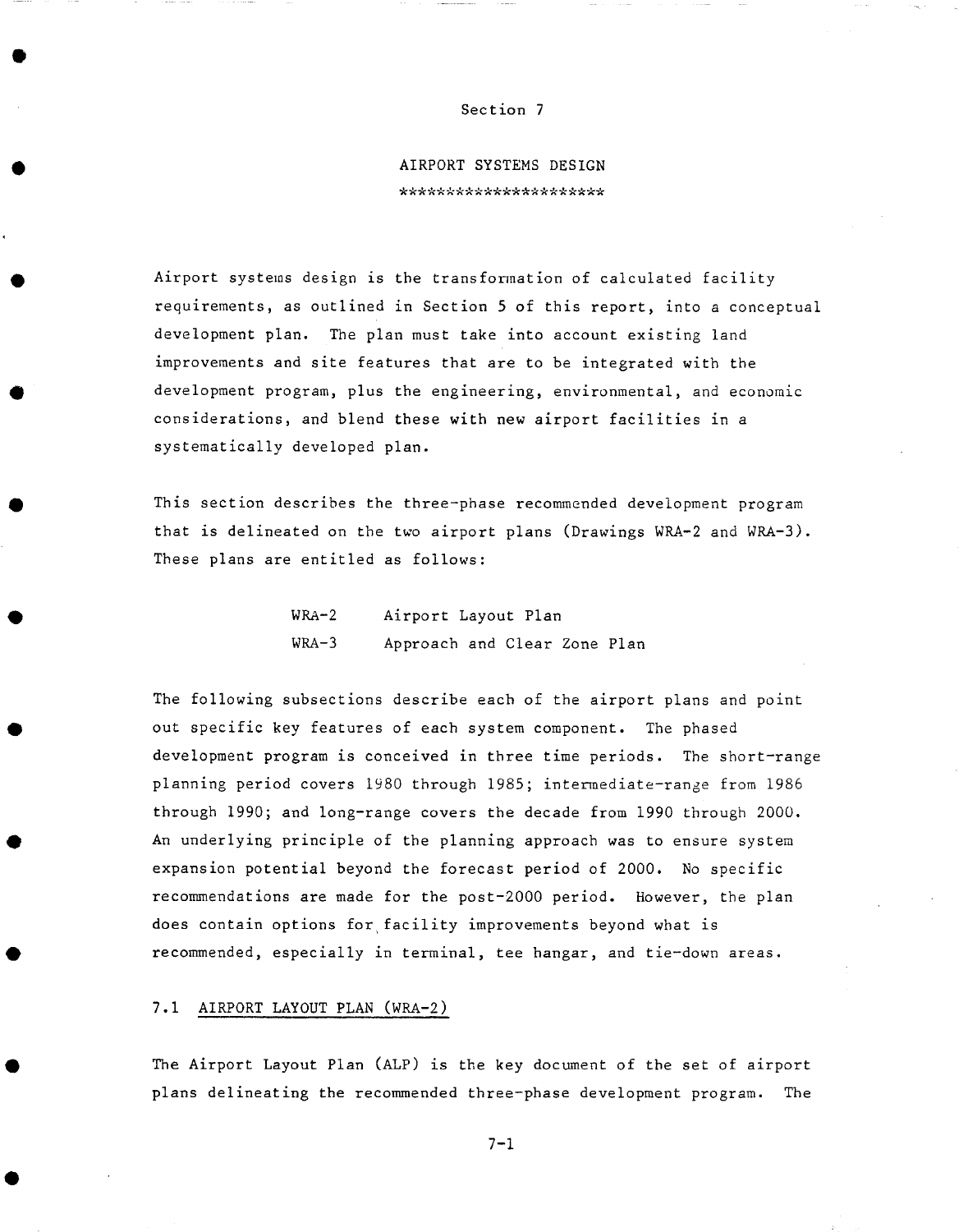

signal control and com-

그렇게 그렇게 식사 사람은 일어나 그 그 사람들이 없다.

| <b>RUNWAY</b>                      | DATA            |             |                         |                       |  |
|------------------------------------|-----------------|-------------|-------------------------|-----------------------|--|
|                                    | <b>EXISTING</b> |             | <b>ULTIMATE</b>         |                       |  |
| <b>RUNWAY LENGTH/WIDTH</b>         | 7000' X 80'     |             | 7000 X 100 <sup>1</sup> |                       |  |
| <b>EFFECTIVE GRADIENT %</b>        | .58%            |             | .58%                    |                       |  |
| % WIND COVERAGE                    | 12 mph-86.19%   |             | 15 mph- 91.0%           |                       |  |
| <b>PAVEMENT STRENGTH (000 LBS)</b> | 30,000          |             | 60,000                  |                       |  |
| LIGHTING (TYPE)                    | <b>MIRL</b>     |             | MIRL                    |                       |  |
| <b>MARKING</b>                     | <b>BASIC</b>    |             | <b>NPI</b>              |                       |  |
| <b>RUNWAY END</b>                  | 2               | 20          | ۰                       | 20                    |  |
| <b>APPROACH AIDS</b>               | <b>NONE</b>     | <b>NONE</b> | $\ast$<br><b>NONE</b>   | $\frac{1}{2}$<br>NONE |  |
| <b>VISUAL AIDS</b>                 | <b>NONE</b>     | <b>NONE</b> | VASI-2/REIL             | VASI-2/REIL           |  |
| <b>TYPE APPROACH</b>               | VIS             | <b>VIS</b>  | NPI (CIR)               | NPI (CIR)             |  |
| <b>EXISTING APPROACH SLOPE</b>     | 20:1            | 20:1        | 34:1                    | 20:1                  |  |

 $\bullet$ 

 $\bullet$ 

 $\bullet$ 

 $\bullet$ 

 $\bullet$ 

 $\bullet$ 

 $\bullet$ 

| <b>AIRPORT</b>                            | DATA                                                  |  |  |
|-------------------------------------------|-------------------------------------------------------|--|--|
| <b>AIRPORT ELEVATION</b>                  | 6737.0                                                |  |  |
| AIRPORT REFERENCE POINT (ARP) COORDINATES | 35°37'37"N<br>LAT.<br>LONG. 109 <sup>0</sup> 03' 58"W |  |  |
| MEAN MAX. TEMPERATURE OF HOTTEST MONTH    | 86°F                                                  |  |  |
| AIRPORT & TERMINAL NAVAIDS                | <b>NONE</b>                                           |  |  |
| <b>AIRPORT CATEGORY (PROPOSED)</b>        | <b>BASIC TRANSPORT</b>                                |  |  |
| <b>MISCELLANEOUS FACILITIES:</b>          |                                                       |  |  |

| <b>LEGEND</b>    |                                          |                                   |  |  |  |
|------------------|------------------------------------------|-----------------------------------|--|--|--|
| <b>EXISTING</b>  | <b>PROPOSED</b>                          | <b>ITEM</b>                       |  |  |  |
|                  |                                          | <b>BUILDING</b>                   |  |  |  |
|                  |                                          | <b>AIRCRAFT PARKING</b>           |  |  |  |
|                  | also de considerar a control de Santo de | <b>VEHICLE PAVEMENT</b>           |  |  |  |
|                  | ,,,,,,,,,,,,,,,,,,,,,,,,                 | <b>AIRFIELD PAVEMENT</b>          |  |  |  |
|                  |                                          | <b>CLEAR ZONE</b>                 |  |  |  |
|                  |                                          | ~ BUILDING RESTRICTION LINE (BRL) |  |  |  |
| منضمة مبة مباشري |                                          | <b>AIRPORT BOUNDARY</b>           |  |  |  |
|                  | <u> III. a artistorista</u>              | <b>PROPOSED ACQUISITION</b>       |  |  |  |
|                  |                                          | <b>GROUND CONTOURS</b>            |  |  |  |
|                  |                                          | <b>FENCE</b>                      |  |  |  |
|                  |                                          |                                   |  |  |  |

|      |                                           | THE NAVAJO NATION | prc              | <b>Designed</b><br>ROK | <b>Drawn</b><br><b>SLS</b> | <b>AIRPORT MASTER PLAN</b> |             |
|------|-------------------------------------------|-------------------|------------------|------------------------|----------------------------|----------------------------|-------------|
| INo. | <b>Revision</b><br><b>Appr.Date</b><br>Bv | B٧<br>Date        | Socas Associates | <b>Checked</b><br>BC   | Date<br><b>FEB 1981</b>    | <b>WINDOW ROCK AIRPORT</b> | <b>AIRF</b> |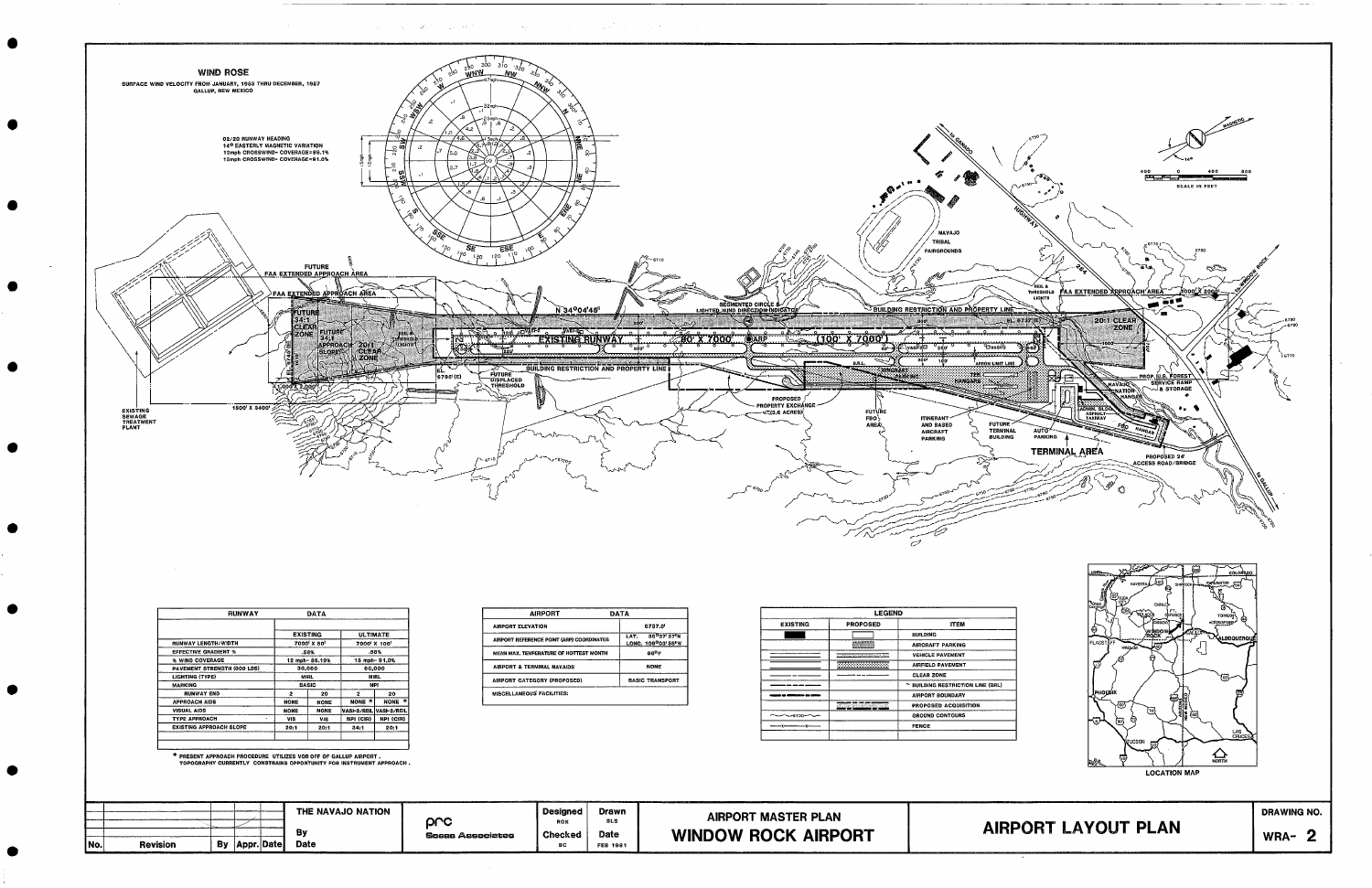

 $\bullet$ 

 $\bullet$ 

 $\bullet$ 

 $\bullet$ 

 $\bullet$ 

 $\bullet$ 

 $\bullet$ 

 $\bullet$ 

 $\bullet$ 

●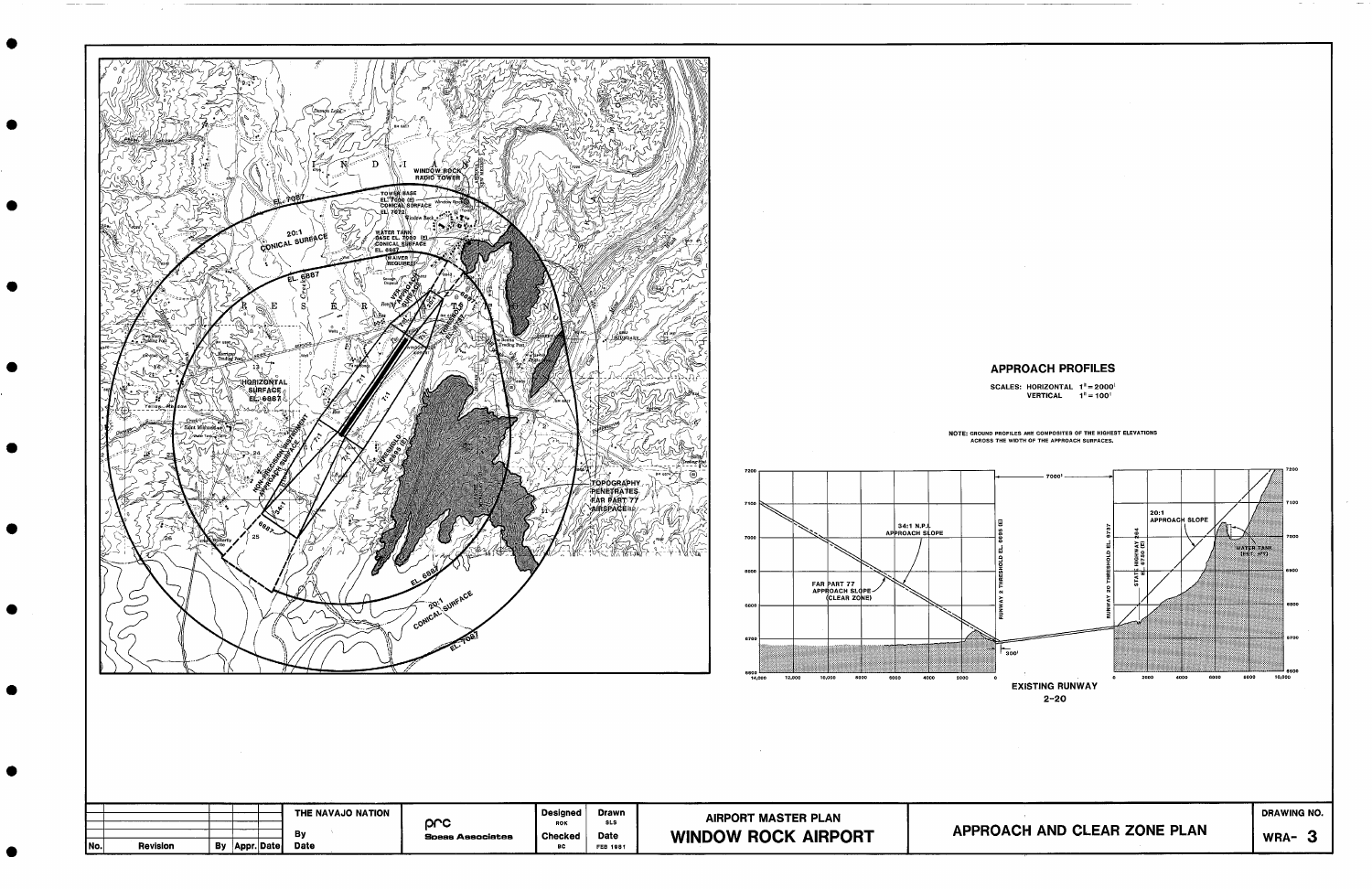plan precisely depicts the location and dimensioning of proposed airport facilities. Therefore, the ALP is an overview of the ultimate airport development. The plan, wben approved by the FAA, becomes the basis of federal assistance for eligible improvements under the Airport Development Aid Program (ADAP). Shown on the ALP are the major improvements to the airside and landside systems.

# 7.1.1 Airside System

The recommended major airside system improvements delineated on the ALP are a paved 7,000-foot-long by 100-foot-wide runway and a 40-foot-wide full parallel taxiway and connector taxiways. The ultimate airport property boundary shown provides for required restrictions on building construction on either side of the runway.

Smaller items of interest that are depicted on the ALP include a lighted wind cone and segmented circle, located on a west side of the runway, intended for the visual display of wind speed and direction; two-box visual approach slope indicators on both runway ends to the left of the runway, looking from the landing direction; runway threshold lighting; and medium-intensity runway lighting. Also recommended, but not shown, is medium-intensity taxiway ligbting and non-precision runway and taxiway marking.

A more detailed description of the recommended airside improvements is provided in the basic data tables shown on the ALP, and the capital improvement program presented in Section 8 of this report.

### 7.1.2 Landside System

Landside system improvements shown on the ALP are located east of the runway. The improvements consist of Navajo Aviation Authority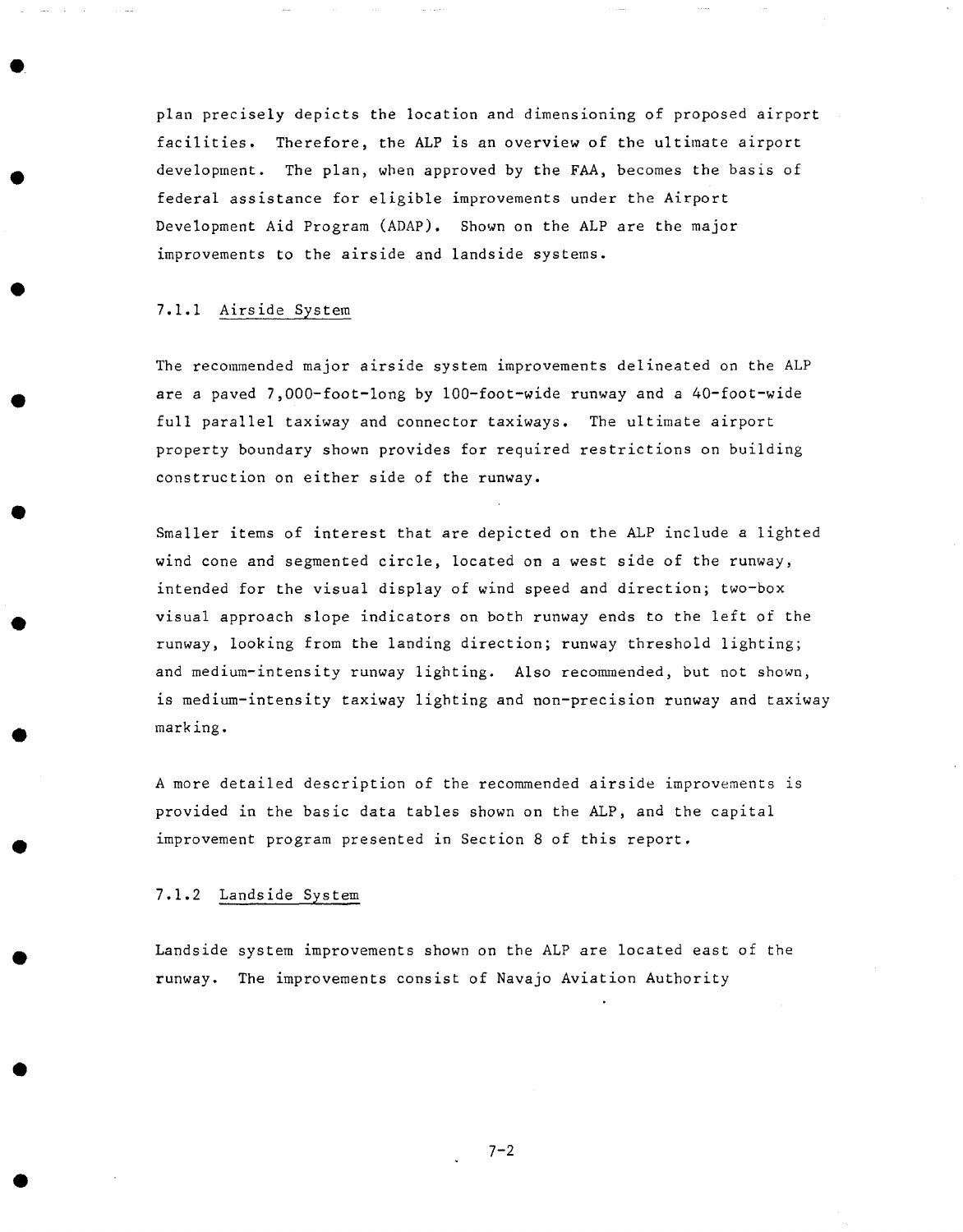facilities, fixed base operator facilities, aircraft storage facilities, automobile parking areas, a new access road, and a new terminal. The first fixed base operator is recommended to be located in the existing hangar in the northeast corner of the airport. The combined road/taxiway in front of the hangar would become exclusively a taxiway. A new access road would correct the existing bridge with the terminal area parking by following the original runway alignment. The existing apron in front of the administration building would be converted to automobile parking with an itinerant and based aircraft apron constructed further south and closer to the runway/taxiway system.

A specific site is identified for aircraft parking and foam/water storage in support of the firefighting effort. The apron should be of sufficient strength to handle the fully-loaded PV-2. Finally, a site further to the south is provided for a future second FBO.

### 7.2 APPROACH AND CLEAR ZONE PLAN (WRA 3)

The Approach and Clear Zone Plan depicts the imaginary surfaces on and about the airport through which no object should penetrate. The dimensioning and criteria utilized in determining the shape and position of the various surfaces are outlined in Part 77 of the Federal Aviation Regulations. A generalized description of the surfaces are as follows: the innermost surface is the primary surface, shown as a rectangular area around the runway at ground level. Transitional and approach surfaces extend outward and upward from the primary surface to the horizontal surface. The transitional surfaces are on an incline at one foot of vertical climb for each 7 feet of outward expansion. The primary surfaces extend outward and upward at one foot of vertical climb for each 34 feet of outward extension (non-precision approach) and one foot to 20 feet (visual approach). The horizontal surface is a level plane 200 feet above the highest point on the runway. The last imaginary surfce shown is the conical surface. This surface extends outward and upward at a 20:1 slope from the horizontal surface until reaching a height 200 feet above the horizontal surface.

 $7 - 3$